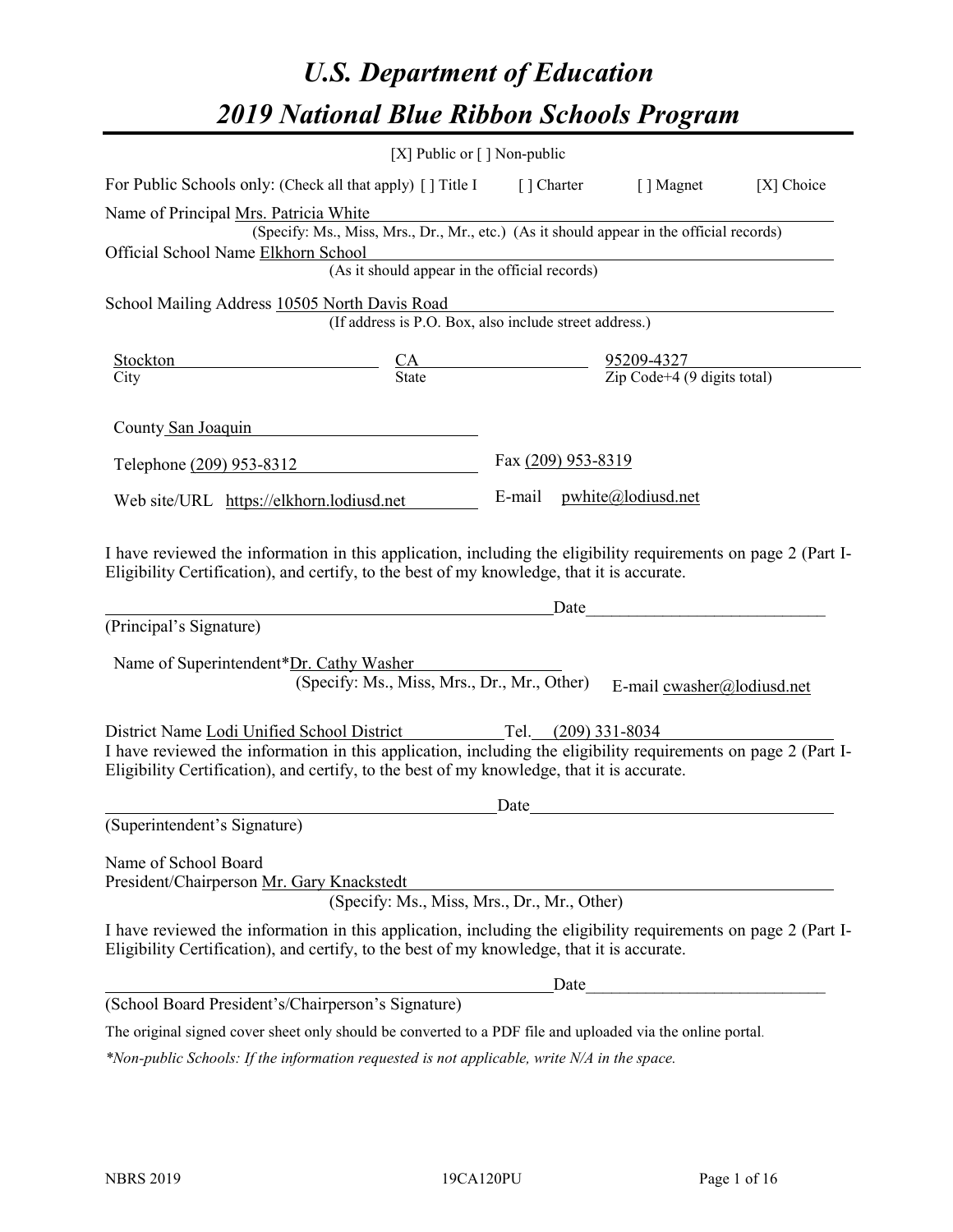The signatures on the first page of this application (cover page) certify that each of the statements below, concerning the school's eligibility and compliance with U.S. Department of Education and National Blue Ribbon Schools requirements, are true and correct.

1. All nominated public schools must meet the state's performance targets in reading (or English language arts) and mathematics and other academic indicators (i.e., attendance rate and graduation rate), for the all students group, including having participation rates of at least 95 percent using the most recent accountability results available for nomination.

2. To meet final eligibility, all nominated public schools must be certified by states prior to September 2019 in order to meet all eligibility requirements. Any status appeals must be resolved at least two weeks before the awards ceremony for the school to receive the award.

3. The school configuration includes one or more of grades K-12. Schools on the same campus with one principal, even a K-12 school, must apply as an entire school.

4. The school has been in existence for five full years, that is, from at least September 2013 and each tested grade must have been part of the school for the past three years.

5. The nominated school has not received the National Blue Ribbon Schools award in the past five years: 2014, 2015, 2016, 2017, or 2018.

6. The nominated school has no history of testing irregularities, nor have charges of irregularities been brought against the school at the time of nomination. If irregularities are later discovered and proven by the state, the U.S. Department of Education reserves the right to disqualify a school's application and/or rescind a school's award.

7. The nominated school has not been identified by the state as "persistently dangerous" within the last two years.

8. The nominated school or district is not refusing Office of Civil Rights (OCR) access to information necessary to investigate a civil rights complaint or to conduct a district-wide compliance review.

9. The OCR has not issued a violation letter of findings to the school district concluding that the nominated school or the district as a whole has violated one or more of the civil rights statutes. A violation letter of findings will not be considered outstanding if OCR has accepted a corrective action plan from the district to remedy the violation.

10. The U.S. Department of Justice does not have a pending suit alleging that the nominated school or the school district, as a whole, has violated one or more of the civil rights statutes or the Constitution's equal protection clause.

11. There are no findings of violations of the Individuals with Disabilities Education Act in a U.S. Department of Education monitoring report that apply to the school or school district in question; or if there are such findings, the state or district has corrected, or agreed to correct, the findings.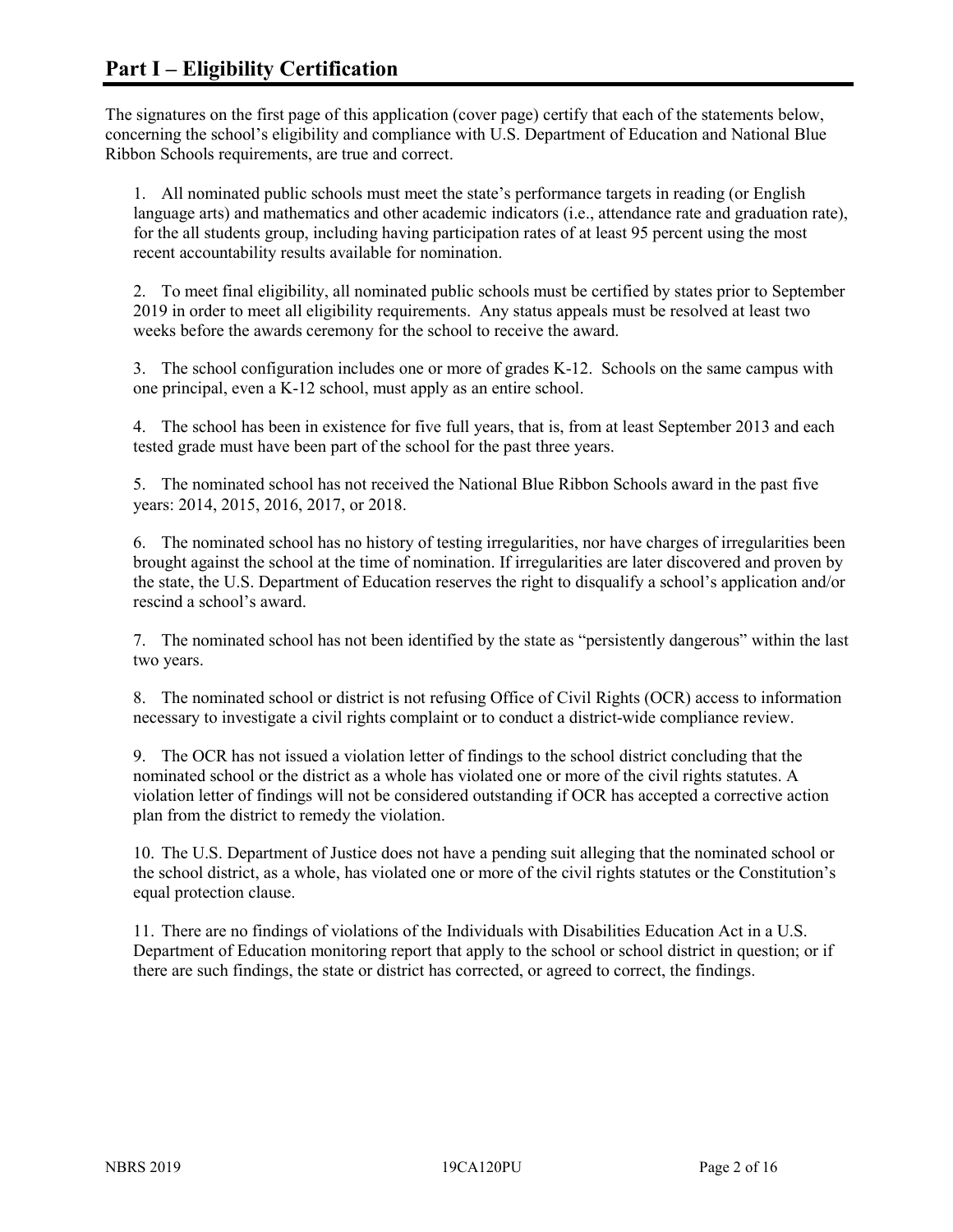#### **Data should be provided for the most recent school year (2018-2019) unless otherwise stated.**

#### **DISTRICT**

| Number of schools in the district | 33 Elementary schools (includes K-8) |
|-----------------------------------|--------------------------------------|
| (per district designation):       | 6 Middle/Junior high schools         |
|                                   | 4 High schools                       |
|                                   | $0 K-12$ schools                     |

43 TOTAL

**SCHOOL** (To be completed by all schools)

2. Category that best describes the area where the school is located:

[] Urban or large central city [X] Suburban [] Rural or small city/town

3. Number of students as of October 1, 2018 enrolled at each grade level or its equivalent in applying school:

| Grade                           | # of         | # of Females | <b>Grade Total</b> |
|---------------------------------|--------------|--------------|--------------------|
|                                 | <b>Males</b> |              |                    |
| <b>PreK</b>                     | 0            | 0            | 0                  |
| $\mathbf K$                     | 0            | 0            | 0                  |
| 1                               | 0            | 0            | 0                  |
| 2                               | 0            | 0            | 0                  |
| 3                               | 0            | 0            | 0                  |
| $\overline{\mathbf{4}}$         | 14           | 16           | 30                 |
| 5                               | 11           | 19           | 30                 |
| 6                               | 15           | 15           | 30                 |
| 7                               | 47           | 45           | 92                 |
| 8                               | 43           | 33           | 76                 |
| 9                               | 0            | $\theta$     | 0                  |
| 10                              | 0            | 0            | 0                  |
| 11                              | $\theta$     | 0            | 0                  |
| 12 or higher                    | 0            | 0            | 0                  |
| <b>Total</b><br><b>Students</b> | 130          | 128          | 258                |

\*Schools that house PreK programs should count preschool students **only** if the school administration is responsible for the program.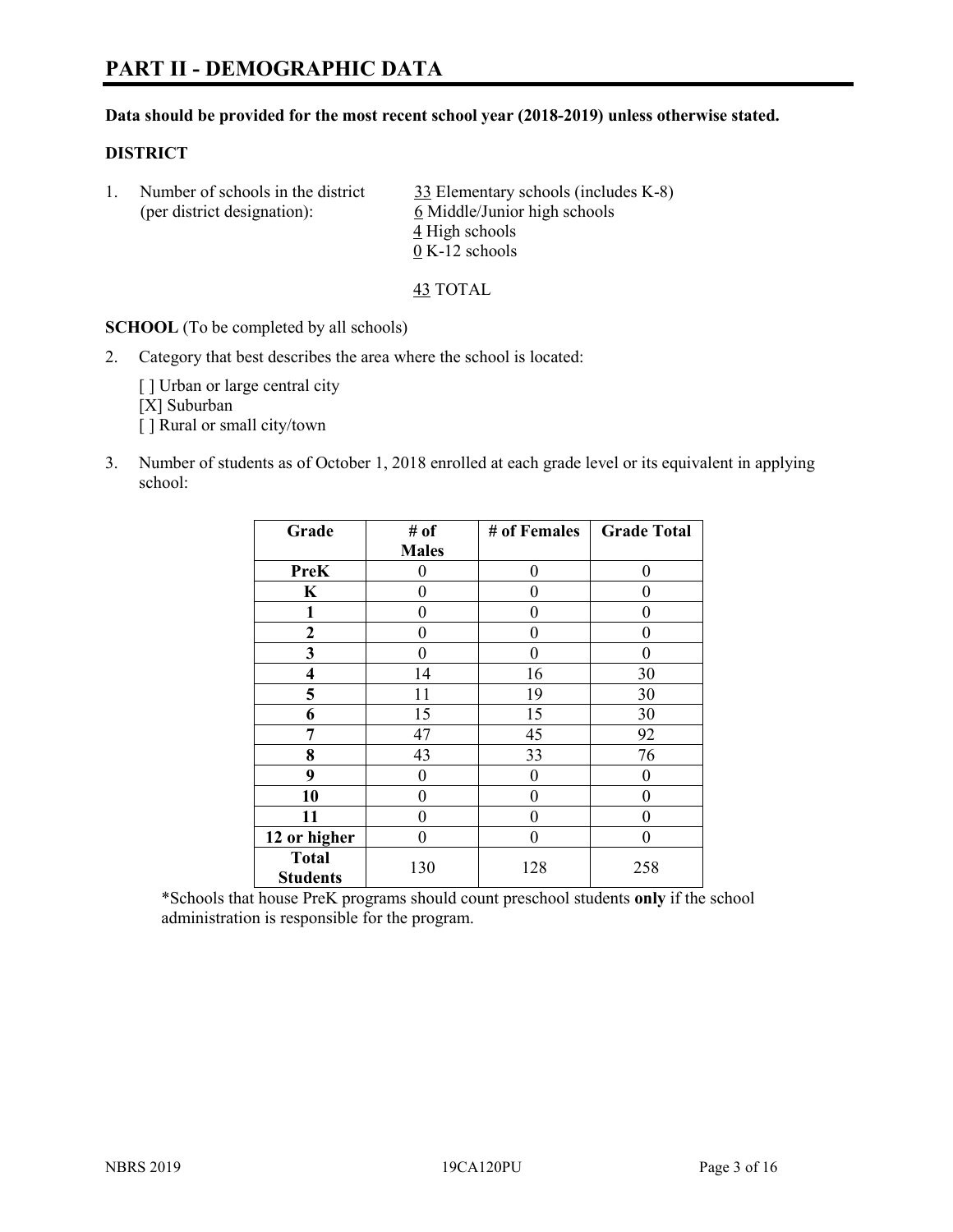- 4. Racial/ethnic composition of  $\qquad 2\%$  American Indian or Alaska Native the school (if unknown, estimate): 37 % Asian 2 % Black or African American  $\frac{24}{24}$ % Hispanic or Latino 8 % Native Hawaiian or Other Pacific Islander 21 % White
	- 6 % Two or more races
		- **100 % Total**

(Only these seven standard categories should be used to report the racial/ethnic composition of your school. The Final Guidance on Maintaining, Collecting, and Reporting Racial and Ethnic Data to the U.S. Department of Education published in the October 19, 2007 *Federal Register* provides definitions for each of the seven categories.)

5. Student turnover, or mobility rate, during the 2017 – 2018 school year: 2%

If the mobility rate is above 15%, please explain.

This rate should be calculated using the grid below. The answer to (6) is the mobility rate.

| <b>Steps For Determining Mobility Rate</b>    | Answer         |
|-----------------------------------------------|----------------|
| (1) Number of students who transferred to     |                |
| the school after October 1, 2017 until the    | 3              |
| end of the 2017-2018 school year              |                |
| (2) Number of students who transferred        |                |
| from the school after October 1, 2017 until   | 3              |
| the end of the 2017-2018 school year          |                |
| (3) Total of all transferred students [sum of | 6              |
| rows $(1)$ and $(2)$ ]                        |                |
| (4) Total number of students in the school as | 261            |
| of October 1, 2017                            |                |
| $(5)$ Total transferred students in row $(3)$ | 0.02           |
| divided by total students in row (4)          |                |
| $(6)$ Amount in row $(5)$ multiplied by 100   | $\mathfrak{D}$ |

6. English Language Learners (ELL) in the school:  $2\%$ 

4 Total number ELL

Specify each non-English language represented in the school (separate languages by commas): Arabic, Cantonese, Filipino, Gujarati, Hindi, Hmong, Italian, Khmer, Mandarin, Pashto, Punjabi, Spanish, Urdu, Vietnamese

7. Students eligible for free/reduced-priced meals: 42 % Total number students who qualify: 108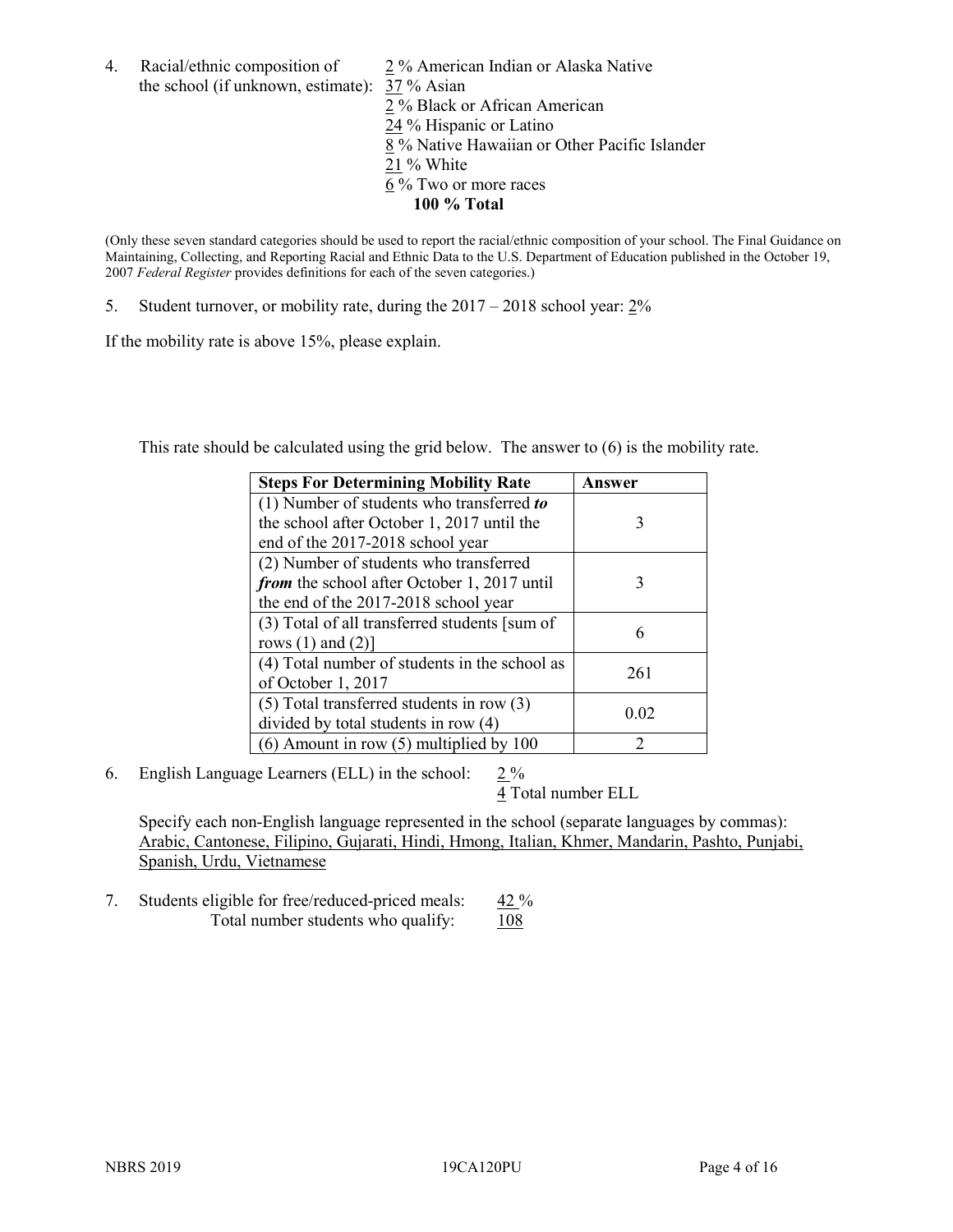5 Total number of students served

Indicate below the number of students with disabilities according to conditions designated in the Individuals with Disabilities Education Act. Do not add additional conditions. It is possible that students may be classified in more than one condition.

| 0 Autism                  | 0 Multiple Disabilities                 |
|---------------------------|-----------------------------------------|
| 0 Deafness                | 0 Orthopedic Impairment                 |
| 0 Deaf-Blindness          | 1 Other Health Impaired                 |
| 0 Developmental Delay     | 0 Specific Learning Disability          |
| 0 Emotional Disturbance   | 3 Speech or Language Impairment         |
| 1 Hearing Impairment      | 0 Traumatic Brain Injury                |
| 0 Intellectual Disability | 0 Visual Impairment Including Blindness |

- 9. Number of years the principal has been in her/his position at this school:  $5$
- 10. Use Full-Time Equivalents (FTEs), rounded to nearest whole numeral, to indicate the number of school staff in each of the categories below:

|                                                                                                                                                                                                                              | <b>Number of Staff</b> |
|------------------------------------------------------------------------------------------------------------------------------------------------------------------------------------------------------------------------------|------------------------|
| Administrators                                                                                                                                                                                                               |                        |
| Classroom teachers including those<br>teaching high school specialty<br>subjects, e.g., third grade teacher,<br>history teacher, algebra teacher.                                                                            | 10                     |
| Resource teachers/specialists/coaches<br>e.g., reading specialist, science coach,<br>special education teacher, technology<br>specialist, art teacher, etc.                                                                  |                        |
| Paraprofessionals under the<br>supervision of a professional<br>supporting single, group, or classroom<br>students.                                                                                                          | $\mathbf{\Omega}$      |
| Student support personnel<br>e.g., school counselors, behavior<br>interventionists, mental/physical<br>health service providers,<br>psychologists, family engagement<br>liaisons, career/college attainment<br>coaches, etc. | $\mathbf{\Omega}$      |

11. Average student-classroom teacher ratio, that is, the number of students in the school divided by the FTE of classroom teachers, e.g., 22:1 26:1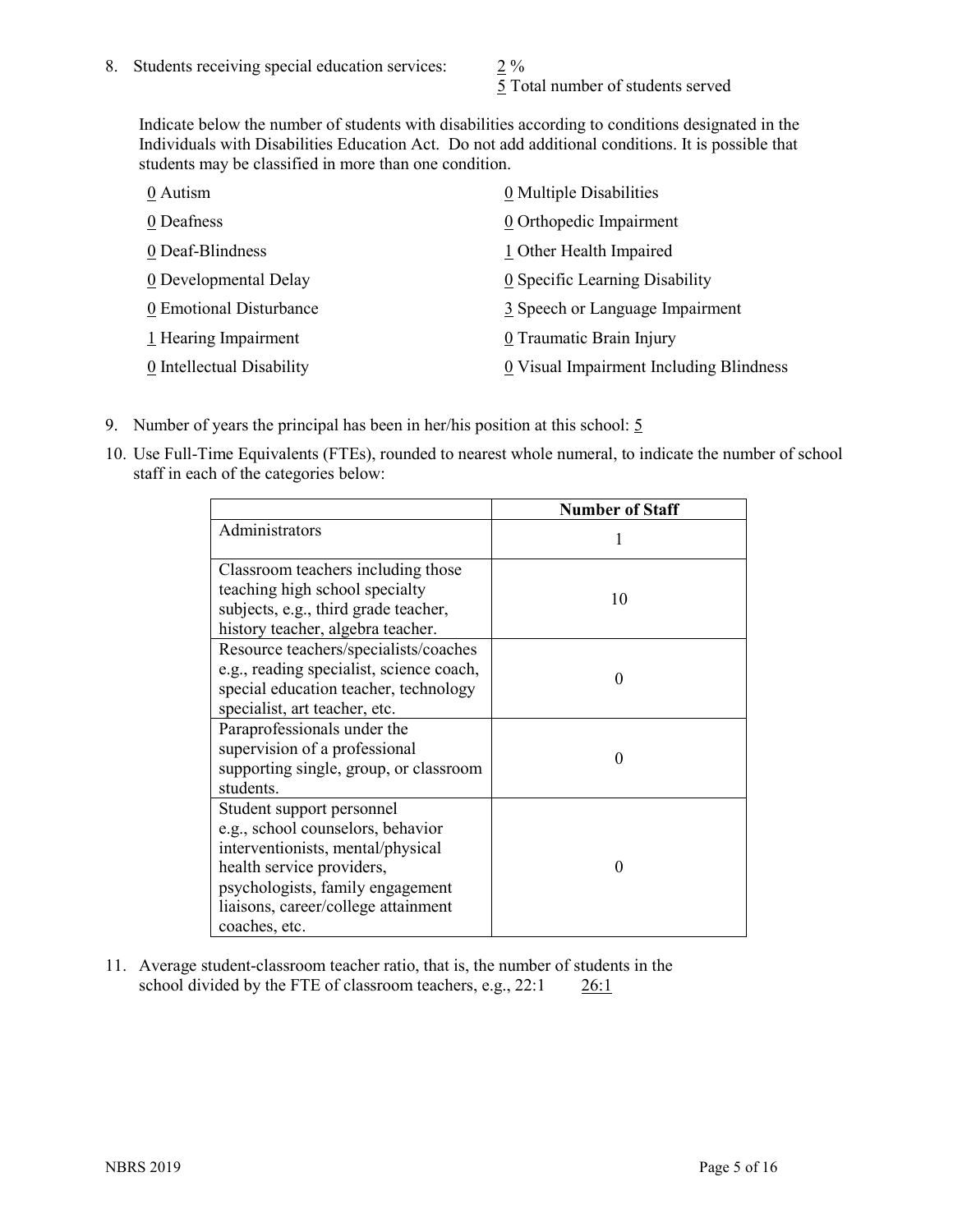12. Show daily student attendance rates. Only high schools need to supply yearly graduation rates.

| <b>Required Information</b> | 2017-2018 | 2016-2017 | $2015 - 2016$ | 2014-2015 | 2013-2014 |
|-----------------------------|-----------|-----------|---------------|-----------|-----------|
| Daily student attendance    | 98%       | 98%       | 98%           | 98%       | 98%       |
| High school graduation rate | $0\%$     | $0\%$     | $0\%$         | $9\%$     | $0\%$     |

#### 13. **For high schools only, that is, schools ending in grade 12 or higher.**

Show percentages to indicate the post-secondary status of students who graduated in Spring 2018.

| <b>Post-Secondary Status</b>                  |          |
|-----------------------------------------------|----------|
| Graduating class size                         |          |
| Enrolled in a 4-year college or university    | $0\%$    |
| Enrolled in a community college               | 0%       |
| Enrolled in career/technical training program | $0\%$    |
| Found employment                              | 0%       |
| Joined the military or other public service   | 0%       |
| Other                                         | $\gamma$ |

14. Indicate whether your school has previously received a National Blue Ribbon Schools award. Yes X No

If yes, select the year in which your school received the award. 2008

15. In a couple of sentences, provide the school's mission or vision statement.

Elkhorn provides a rigorous curriculum by means of differentiating instruction, compacting, enriching, and accelerating the curriculum to foster academic and social growth.

16. **For public schools only**, if the school is a magnet, charter, or choice school, explain how students are chosen to attend.

Elkhorn School is a Gifted and Talented Education (GATE) choice school. Students are selected through a lottery process.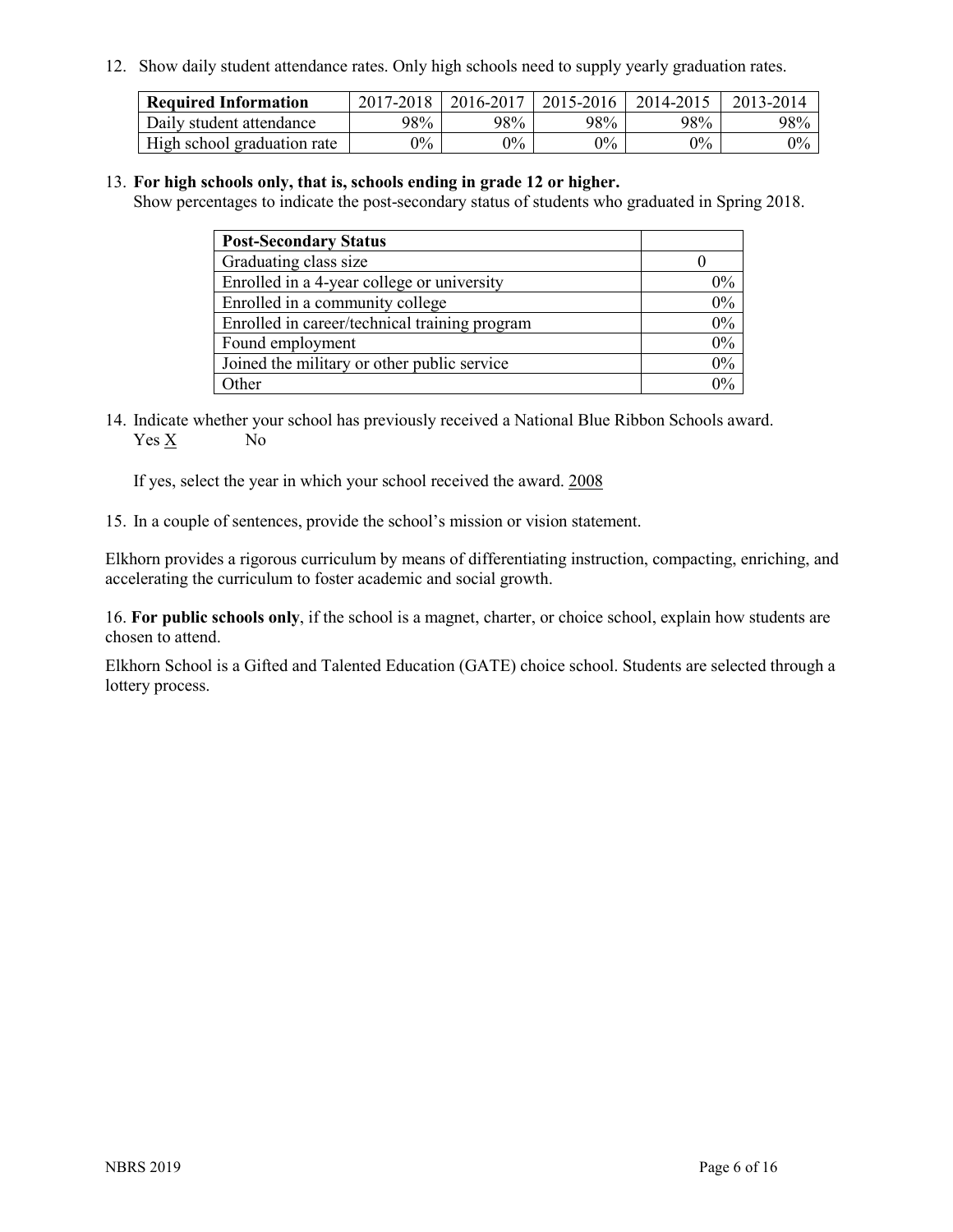# **PART III – SUMMARY**

Elkhorn School is uniquely situated on the boundary between two growing cities, Lodi and Stockton. Its diverse population is a reflection of the students from the entire Lodi Unified School District. Elkhorn has classes from fourth through eighth grades and serves identified gifted students. There are many cultures as well as socioeconomic groups represented at the site. We have a free and reduced lunch population. District transportation is not provided to our site. This allows for our parent community to meet each other and create carpools. A potentially negative situation has actually become a positive because more students and parents have come to know each other.

Beginning in 1998, Lodi Unified School District implemented a program for gifted fourth through eighth grades to serve students in the district. Elkhorn is a small site with 10 teachers who collaborate to provide innovative learning experiences for all students. Because of our small size, the staff has a unique ability to create and maintain relationships with current and former students. Elkhorn has received the California Distinguished School Award multiple times and is a former recipient of the National Blue Ribbon School Award. The elementary and middle school Science Olympiad programs have traditionally placed in the Top 5 teams. Our middle school team has competed at the regional and state levels and has gone onto national competitions in previous years. Since its inception three years ago, our STEM teacher has participated in the NorCal Science Festival, an event that is free and open to the public.

Elkhorn strives to engage all learners through Universal Design for Learning (UDL) strategies. Students are encouraged to reach their full potential through differentiation, acceleration, choice activities, and creativity. All staff encourages a growth mindset approach of risk-taking and learning through failure. Teachers are supported in the philosophy of removing constraints to release students' creative expressions. Project-based learning, Socratic seminars, and role-playing are regularly integrated into the school day. Students' thinking is challenged with lessons that strive to remove barriers to thinking and incorporate depth and complexity. Staff provides a safe learning environment where learners have opportunities to demonstrate understanding of pre-determined criteria in new and different ways. As a staff, we believe subject material integration leads students to make connections in their learning. We strive to design meaningful lessons that engage students and allow them to make meaning of the content through differentiation.

Elkhorn staff recognizes that gifted students' needs differ from their age-appropriate peers. We have multiple clubs that address social and emotional needs, as well as development of leadership skills. Elkhorn has recently implemented Positive Behavioral Interventions and Support (PBIS) which provides strategies for teaching appropriate school behaviors and fostering a positive school environment. At Elkhorn the PBIS approach establishes a climate where appropriate behaviors are rewarded and eventually become the norm. This year, students, along with our counselor, started the Gay Straight Alliance club (GSA) for middle school students to meet and talk about pertinent issues. She supports all students with organizational strategies, and prioritizing, as well as having one-on-one meetings for guidance and support. Middle school students in California Junior Scholastic Federation (CJSF) provide tutoring for their struggling peers on a weekly basis. Middle school students have an opportunity to participate in a lunchtime Games Club, where students with like interests can gather. This year, Elkhorn started a student leadership group, Together Everyone Achieves More (TEAM). The purpose of TEAM is to help seventh graders transition to Elkhorn Middle School. Formal team builders and informal lunchtime meetings in their cadres allow eighth grade TEAM leaders to build a community of inclusion. This year, the entire school participated in National No One Eats Alone Day. TEAM organized weeklong events that brought awareness to the impact of social isolation. Additionally, we have outdoor education facilitators come to work on team builders with incoming seventh graders. It sets the tone for seventh graders to encourage the development of process, persistence and grit as students proceed through middle school. Teambuilding begins in fourth grade and continues through eighth grade.

Because Elkhorn has been a previous recipient of the National Blue Ribbon School Award, it has become a model school for effective instructional practices. There are teachers on staff who are mentors in the district and county, for example. The award has allowed dedicated staff to achieve success in the classroom and beyond. Our math teacher is a mentor in the district's Teacher Induction Program (TIP); our science teacher

NBRS 2019 19CA120PU Page 7 of 16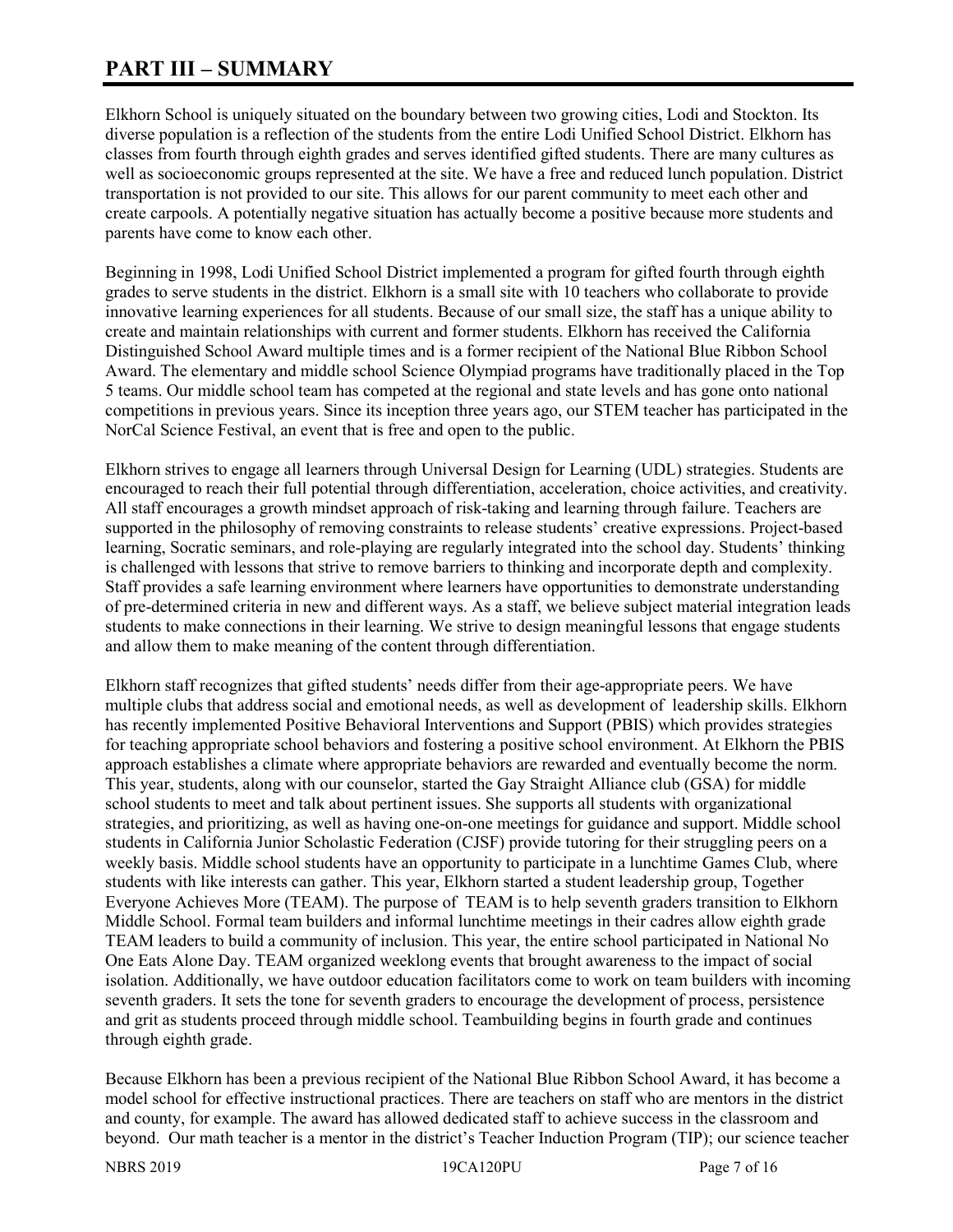recently served on the science textbook adoption committee; and the fifth grade teacher is on the San Joaquin County Region 6 science leadership team. The exposure from the award has resulted in weekly phone calls where parents inquire about enrollment at the site. The award has given the entire learning community a sense of pride and a desire to put in effort to be purposeful at a site that has earned such a distinction. Professional development opportunities have opened up for staff as a result of receiving the award. Staff has been allowed to attend professional development that is tailored specifically to our gifted population at conferences such as: Confratute at the University of Connecticut, National Association for Gifted Children, and California Association for the Gifted (CAG), due to support from school leadership recognizing teachers' desires to continuously improve and meet the needs of the population we serve. The site administrator at Elkhorn encourages staff to take risks and grow as professionals. She trusts teachers to use their knowledge to do what is best for students. The Parent Teacher Student Association (PTSA) recognizes that Elkhorn teachers put forth extra effort to meet learners' needs. PTSA recognizes that our learning community succeeds based on participation. For example, parents volunteer to drive on numerous study trips, lead after-school clubs such as drama, art, Math Counts, Math Olympiad, and coach Science Olympiad events, oftentimes at both the elementary and middle school levels.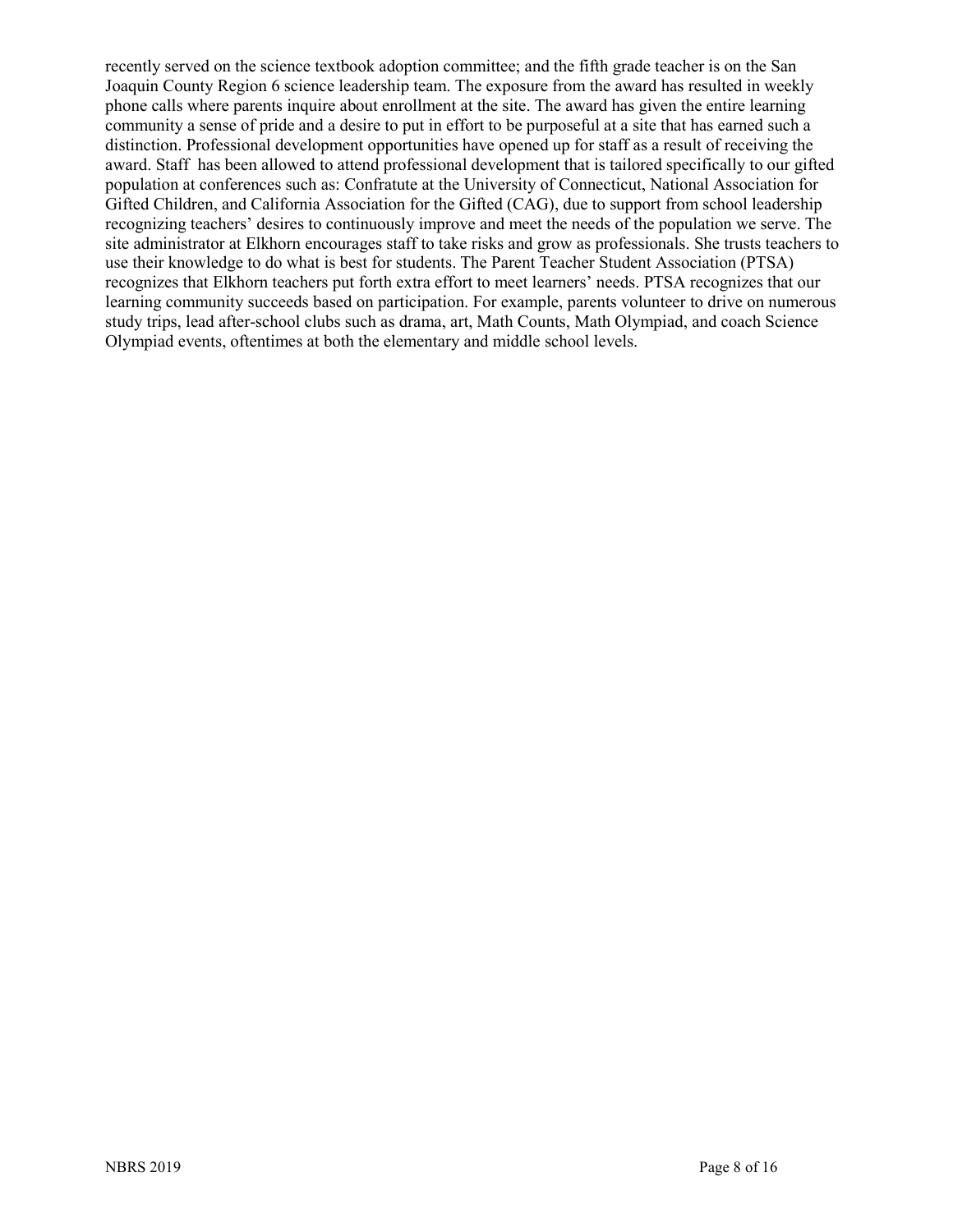# **1. Core Curriculum:**

## **1a. Reading/English language arts:**

In Reading/English language arts, students read novels and do short stories within units. They learn to practice and apply critical thinking skills during Socratic seminars based on the literature and other core subject reading. Students develop thoughtful questions and provide text-based support for their seminar responses. Socratic seminars allow students to practice multiple standards such as speaking and listening as well as citing text-based evidence. The Schoolwide Enrichment Model Reading (SEM-R) program, developed at the University of Connecticut, is used to increase comprehension and fluency while students read in their interest areas at their reading levels. Students' comprehension skills have increased as a result of weekly conferences with adult volunteers and retired teachers who come into the classroom as well as via video conference. Universal themes, in addition to the content imperatives of depth and complexity for GATE education, are embedded into student-led literature circle discussions. Content, such as narrative bias, and the convergence of past, present and future have been explored in previous lessons.

Grammar is taught using a four-level analysis of sentences beginning in fourth grade and continuing through eighth grade. Students identify sentence parts in order to construct meaningful, grammatically correct sentences. Identification occurs through student-led discussions using grammar prompts.

Foundational lessons such as word analysis and vocabulary instruction at Elkhorn are meaningful and creative. Students have created skits and vocabulary cartoons, for instance, to demonstrate knowledge and application of their understanding.

Writing across the curriculum is embedded into every subject area. Students' persuasive essays, for example, have been used for background information to participate in classroom debates. Oftentimes, debate topics are student-generated. Saturation reports are examples of writing in which students explore areas of interest in further depth and detail. Finally, long-term projects across grade levels require written components that are embedded within menu choices. For example, to assess their acquired knowledge, students may choose to write and perform a skit, write an essay or a poem to present their information.

Data from Smarter Balanced testing has demonstrated that an area of focus for all Elkhorn students is listening skills. In response, teachers have embedded explicit teaching of content literacy skills such as such as structured partner talks within their lessons to address the listening skill deficit.

# **1b. Mathematics:**

Math lessons at Elkhorn are tiered to individualize instruction based on student ability. Sixth through eighth grade participates in an accelerated curriculum program in which sixth graders complete seventh grade common core math. Select middle school students have an option for ninth grade curriculum. For another advanced group, there is an integrated math honors pathway. Visual art is integrated with math curriculum in many ways from fourth through eighth grade; through tessellation lessons and origami.

The standards for mathematical practice are addressed in multiple ways at Elkhorn. Students are regularly challenged with problems of the week. These problems allow students to individually delve deeply into math content to explain problem solving techniques they applied to find a reasonable answer. Students describe their problem solving techniques in front of their peers weekly. Problems of the month are a series of problems that address common core standard areas. Students work collaboratively to approach problem solving at their level and beyond as problems progress in difficulty.

Math projects are a common part of the curriculum at Elkhorn. Often, students are engaged in projects that integrate STEM on a regular basis. For example, when learning about the coordinate graph, students also used coordinates to design a Battleship-type game to play with a partner. Additionally, engineering has been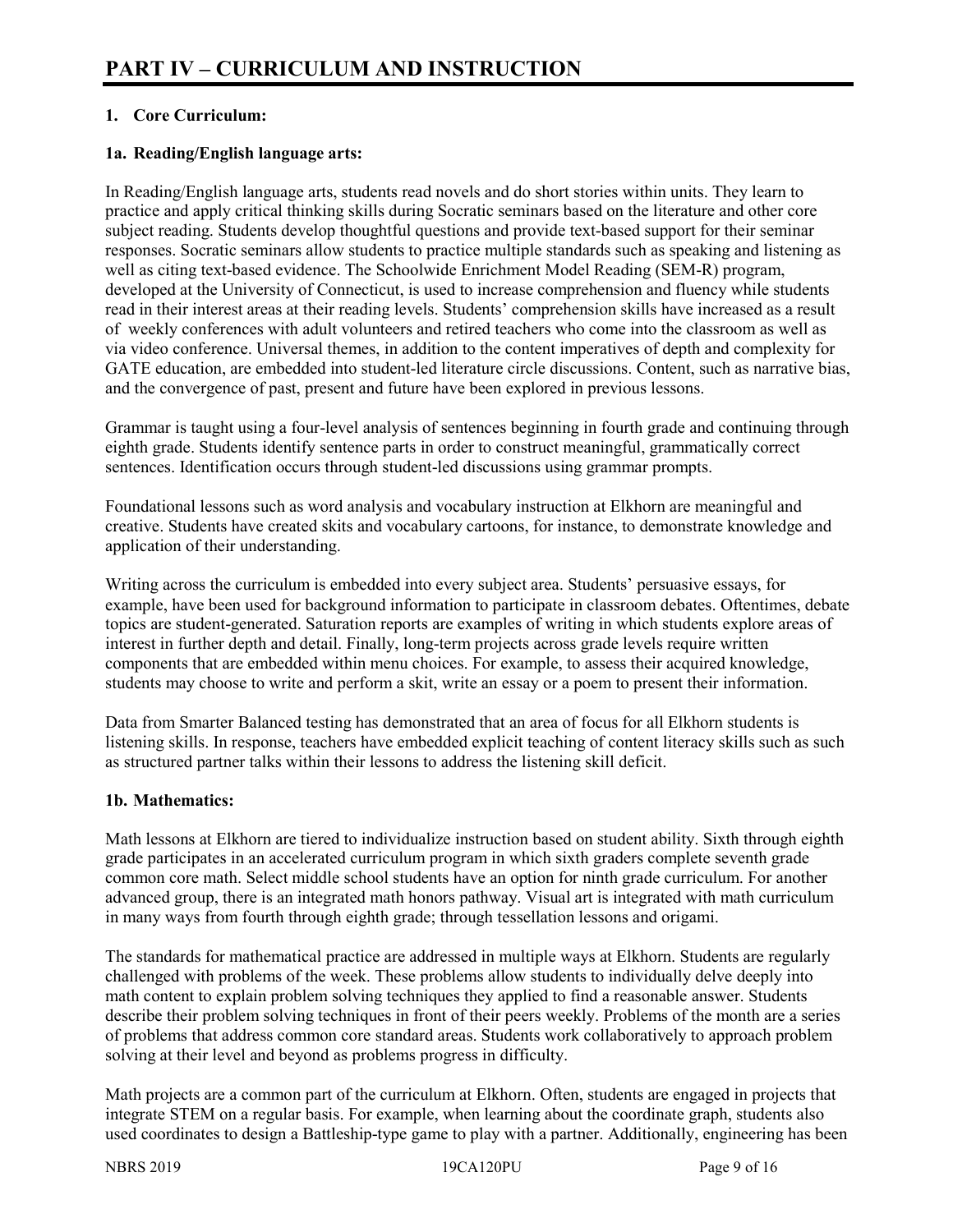built into units of study such as toothpick bridges, scale-model houses, and kites. A Bungee Barbie project was part of a unit on graphing data based on the number of rubber bands used to calculate slope, regression equations, and line of best fit.

Multiple supplementary units are used at Elkhorn to meet the needs of our gifted learners. Khan Academy is one of the digital resources used to supplement class instruction. Cooperative learning groups are utilized in simulations such as The Stock Market Game and Fraction Speed Bumps. These simulations are often incorporated into the regular curriculum to engage and sustain student interest in real-life math application.

# **1c. Science:**

Elkhorn's science program has fully embraced Next Generation Science Standards (NGSS). It is one of the few schools in the district that made an early transition to the three dimensional method of teaching science to give students more opportunity to nurture their interests in science, and to be college and career ready with 21st century skills. Students often role play as scientists and are given real-world scenarios to solve. In a recent lesson, students were given a scenario of earthquakes occurring at an increasing rate in certain areas. They were tasked with identifying potential causes for the increased seismic activity. To problem solve, students had access to their Chromebooks and used scientific simulations, as well as the United States Geological Survey (USGS) real-time earthquake website to chart where seismic activity occurs most frequently.

Students conduct hands-on experiments to investigate factors that affect the subject matter they are learning about. For example, in a recent lesson about saving a town from a hurricane, students modeled how they would protect historical buildings from damaging floodwater on a limited budget. Many of the hands-on science experiences that Elkhorn students annually engage in come in the form of study trips. A weeklong trip to Mount Lassen incorporates learning about Earth's systems, the Lawrence Hall of Science hands-on lab topics have included robotics and structure of living organisms, the Exploratorium trip incorporates all of the science standards, the Lawrence Livermore Lab trip allows students to participate in physical science experiments with lab chemists, and a simulated Mission to Mars gives students a new perspective of a planet other than Earth.

Students research science content in more depth and present their information in a variety of ways such as: songs, videos, models, analogies, posters, children's books, brochures, journal entries, video games, board games, skits, and slide presentations. Final projects are presented and evaluated with a rubric. The school district does not yet have NGSS-aligned benchmarks to assess student learning in science, therefore, teacher-created assessments are used to gauge science content that may need to be revisited.

Critical and creative thinking are embedded through BreakoutEDU lessons that foster students' critical thinking, collaboration, and problem solving skills to decipher clues and determine codes that will allow them to breakout of their locked box. These sessions are integrated with current units of study and are highly engaging for students.

# **1d. Social studies/history/civic learning and engagement**

Students demonstrate mastery and understanding of history social science standards through choice projects and simulations, which include visual and performing arts standards, and are regularly incorporated into the curriculum. In an Ancient Egypt unit of study, students learn about the mummification process by mummifying Cornish game hens. A Gold Rush unit culminates with students as prospectors trying to strike it rich while trying to survive in a frontier mining camp. At the end of an Explorers unit, students debate about who really discovered America. Students' perspectives are challenged through the use of tableaus, for instance, in a unit on slavery.

NBRS 2019 Page 10 of 16 Higher-order thinking skill questions form the content for prediction, viewing events from multiple perspectives, and preparing positions based on information that students research. Questions such as: What if Sybil Luddington had been the only messenger? and, What would Paul Revere's horse say if he could speak? spark unique conversation in group discussions, for example. Graphic organizers, such as the Frayer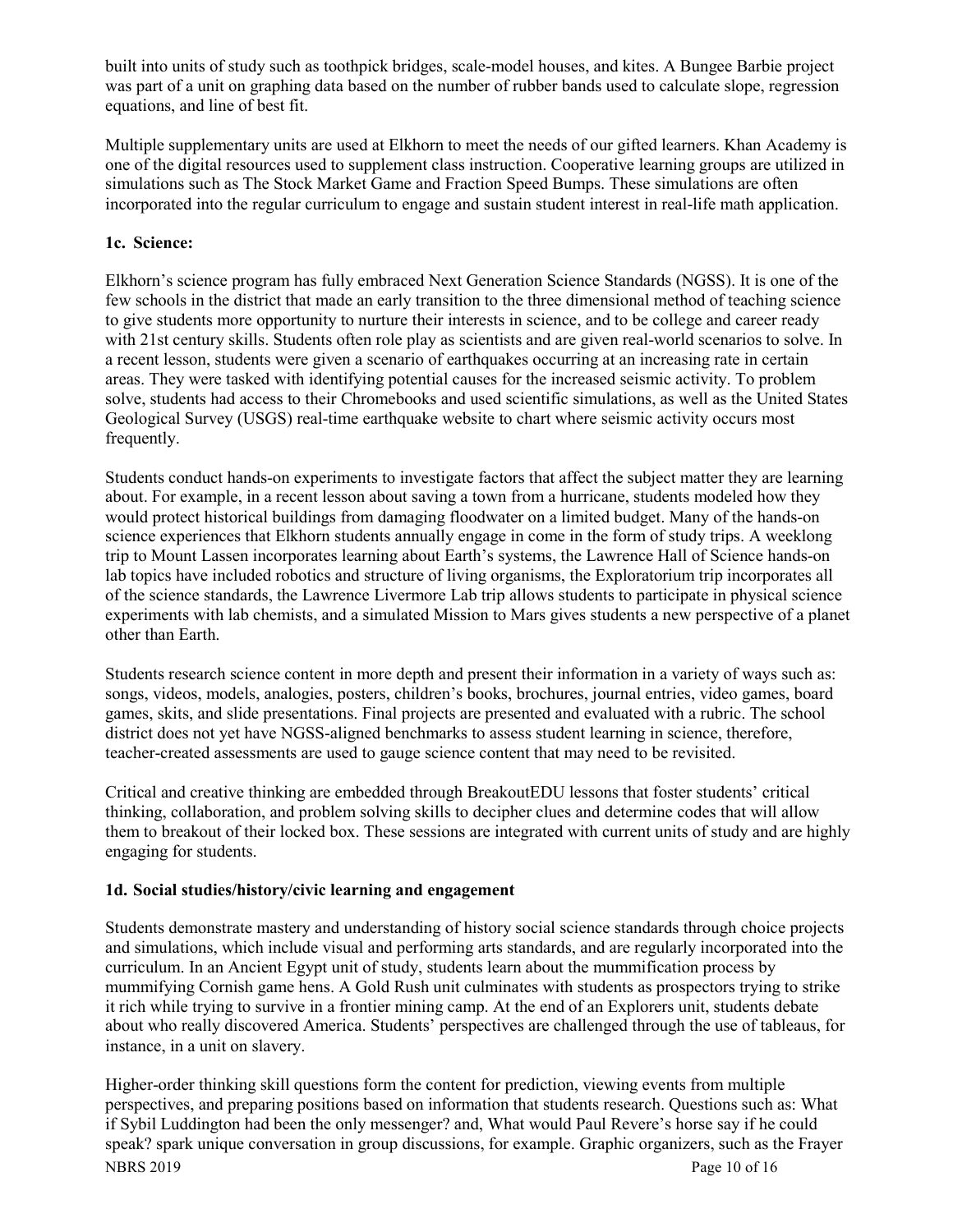Model, are also used to aid students in their thinking processes. Concepts, such as a revolution are given student-created definitions of what qualifies as a revolution, and what does not qualify as a revolution.

Document-Based Questioning (DBQ) and Document-Based Assessment (DBA) integrate literacy skills when students examine historical documents and respond with a thesis based on historical evidence. For instance, during a unit of study on India, students had to choose whether or not Ashoka was an enlightened ruler or a ruthless ruler based on some of his edicts and battles. Student research on Ancient Greek assemblies allows for a comparison of past and present. The research is completed with Chromebooks while the argument of positions and voting is done with tokens, exactly as it was in ancient times.

Teaching Social Studies in the 21st century classroom means embracing the virtues of technology. Using primary source documents such as the crew manifest of the Susan Constant obtained from a Jamestown website gives meaning and authenticity to learning experiences while at the same time allowing students to construct meaning.

Formative assessment in History/Social Studies is ongoing and is used to dispel misconceptions in addition to guiding instruction. Teachers create standards-based summative assessments based on need.

#### **1e. For secondary schools:**

#### **1f. For schools that offer preschool for three- and four-year old students:**

#### **2. Other Curriculum Areas:**

Elkhorn School has a very small population of less than 300 students. Our fourth through sixth graders have Music class twice a week. They have a winter concert in addition to a spring concert. Middle school students interested in continuing are involved in choir, which performs three times per year.

All seventh and eighth graders at Elkhorn take two years of a Science Technology Engineering and Mathematics (STEM) course as well as Spanish and Physical Education (PE). Physical Education standards are assessed by examining how to maximize each student's overall well-being. Physical Education is differentiated at Elkhorn by allowing students to progress at their own pace to reach their fitness goals. For example, students keep track of how many regular push –ups they perform daily and set goals for the next day of exercise and are encouraged to surpass their personal best. Students who have mastered the regular push-ups are given higher-level challenges such as diamond or fingertip push-ups. Some activities, such as volleyball, are also tiered by the level of mastery of the learning standards. For instance, once students master the underhand serve in volleyball, they earn the opportunity to master the overhead serve. Additionally, if students master the core skills in volleyball using a larger training ball, they move to games with a standard ball.

Results from the State of California's FitnessGram test, as well as teacher-developed unit tests, are used to customize our program to maximize performance. Online unit tests allow us to gather data to inform instruction about which sports strategies, rules and content standards need refining to help our students reach their best levels of health and well-being.

Elkhorn middle school students take two years of Spanish. Spanish lessons are centered on the "C's" of the American Council on the Teaching of Foreign Languages (ACTFL) standards: Communication, Cultures, Connections, Comparisons, and Communities. Each "C" is addressed through multiple avenues. Communication: students work on interpersonal, presentation, and interpretative communication. Culture: students investigate the practices, products, and perspectives of the 21 Spanish-speaking cultures. This is done in class or through online platforms, such as: Avenue Task, where students speak in the target language and receive feedback, and FlipGrid, a space for students to discuss, collaborate, and share thoughts on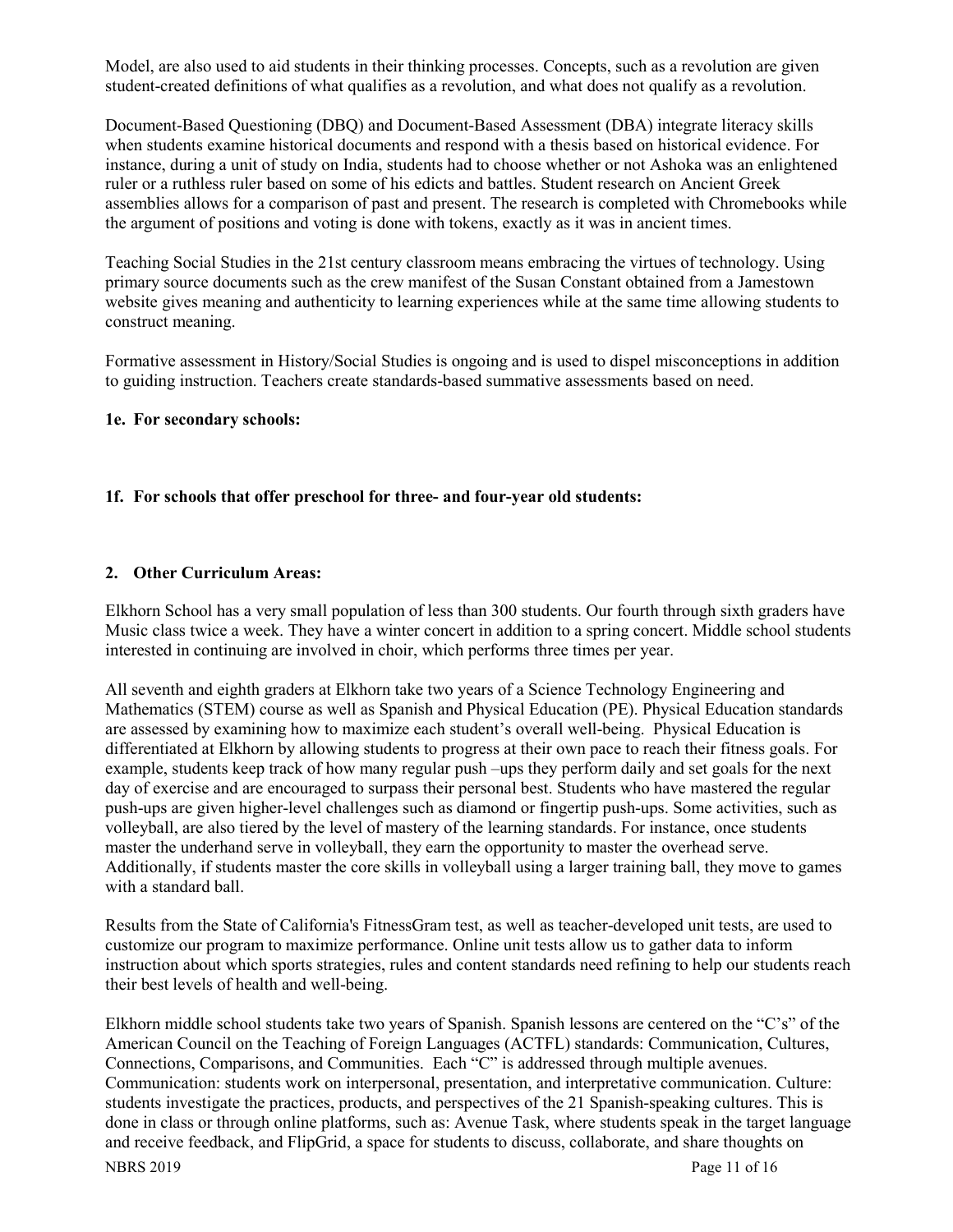teacher-created topics and questions. Connections: through the cultural readings, students connect to other disciplines such as geography, ecology, and math. Comparisons: Students compare their own culture to the Spanish-speaking cultures they encounter in the ¡Que Chévere! Program. Communities: Students build communities at school using a variety of program components, including audio resources, videos, music, and stories. Students have the opportunity to develop critical thinking, problem-solving skills and to prepare for the AP exam as early as level one.

The overarching goal upon completion of the Spanish program is for students to become global citizens who are communicative as they interact orally in dialogues, interviews, surveys, and practice writing everything from lists to reports. Furthermore, Elkhorn students are expected to become knowledgeable about the Spanish language and its cultures, inquisitive about diverse subject areas, and reflective about human values, perspectives, and their own learning process. Ultimately, our hope is that students gain an appreciation for cultural practices, products and perspectives that differ from their own.

Elkhorn's STEM program uses STEM101 curriculum, which is project based. The engineering design process is emphasized throughout the STEM program. An example of a STEM unit involved creating a robotic car and controlling it wirelessly through hand gestures, similar to the real-life process engineers use for detecting radiation in unsafe buildings. In this particular unit, students took on the roles of electrical, mechanical and software engineers, and data scientists as they followed the design process to investigate, identify what they needed, planned for what they wanted to build, created a prototype, tested it and improved it, and presented it as a final product to use at the annual Norcal Science and Technology Festival. As the students progressed through their design process, they divided the project into four main parts: the wireless control piece, the hand gesture control piece, the car's motors, and the software piece. If students were not able to meet their goal (NGSS STEM standards), students and teacher held discussions to identify what worked, what did not work, and what needed to be fixed. The summative assessment had two parts: one score was generated from a written test, and the other was generated from how well the device worked. Student feedback, in the form of reflection and course evaluation, is used to guide future instruction. Students are asked to individually respond online to questions, such as: "Are you happy with the result of your learning the last few weeks? Why or why not? Do you have any suggestions to make the lesson and/or classroom activity better?"

STEM is designed to provide students hands-on projects to address high-order thinking skills and STEM skills. Through projects such as those mentioned above, students gain experience and practice in the process of critical thinking and STEM skills. Using STEM101 curriculum, and other STEM resources along with student feedback, the ultimate goal is to prepare our students to be ready for 21st century careers.

# **3. Special Populations:**

Elkhorn is a high-achieving school. Unlike some schools, we do not have an achievement gap to close each year. We have a small number of students who have special needs and qualify as twice exceptional.

Though our special needs students are provided with accommodations, we do not alter what they are expected to learn. Our student with Asperger's, for example, is allowed breaks and extra time as well as a safe environment, such as the office for lunch instead of the cafeteria. Another student with hearing aids has preferential seating while the teacher uses a voice amplifier. This particular student also benefits from extended time to formulate a verbal response when participating in class discussions. Finally, another student's accommodations include visual cues for appropriate behavior and preferential seating.

NBRS 2019 Page 12 of 16 Because Elkhorn is a school that draws its population from throughout the district, we focus on the unique social and emotional needs of a gifted population and underachievement. The challenge of transitioning to this school from another elementary school can be overwhelming for some students. Sometimes, students feel very isolated making the transition to Elkhorn, especially at the middle school level. For this reason, two staff members started a group that would help incoming seventh graders transition to the expectations at Elkhorn. Together Everyone Achieves More (TEAM) is a group of eighth graders that met with incoming seventh graders prior to the first day of school. They continue to meet quarterly to build community through participation in the following activities: teambuilding exercises, cookie decorating, movie afternoons, spirit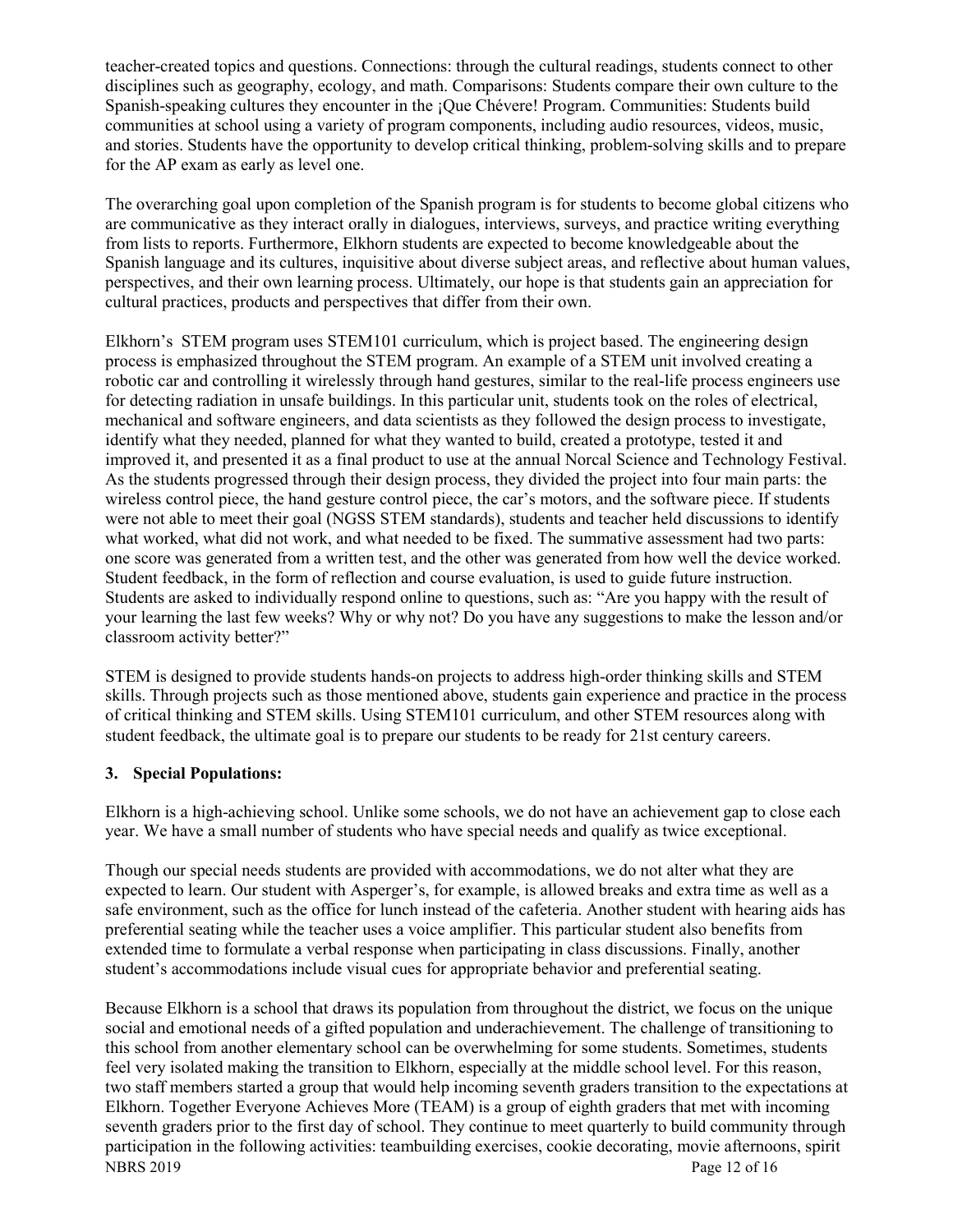days, and National No One Eats Alone Week.

Curriculum at Elkhorn is individualized for gifted underachievers. The curriculum is differentiated, modified, and compacted to account for underachievement factors. We place emphasis on study skills to help students who may feel overwhelmed. Our school counselor has a Stress Busters group to support such students. Growth mindset is encouraged in all students to focus on process versus product, and to develop intrinsic motivation rather than students being pressured to perform. With a large part of our underachieving population, we de-emphasize tangible success to diffuse feelings of inferiority. Services are used to guide students through personal and family dynamics, which may be impeding their achievement in the classroom. Elkhorn students have one-to-one sessions with the school counselor, and group sessions called Stress Busters where they learn self-regulation strategies. Because we know that students tend to group with likeminded peers, we use teambuilding to integrate student groups and to help prevent social isolation. Underachievers, for example, are grouped with all students in team builders for successful strategies to be modeled. Peer tutoring for middle school students occurs when underachieving students are paired with California Junior Scholastic Federation (CJSF) volunteers. Finally, intervention for all students is offered through the after- school assistance program.

The Gay Straight Alliance (GSA) Club, open to all middle school students, meets weekly and offers a forum for discussions about various issues they face in school or their communities, such as discrimination. With the help of the counselor, students approached the principal about starting a GSA Club to have a place to meet socially and offer up support for one another. A member of the GSA Club who also serves on the TEAM, was involved in the restroom beautification project that incorporated positive messages of acceptance.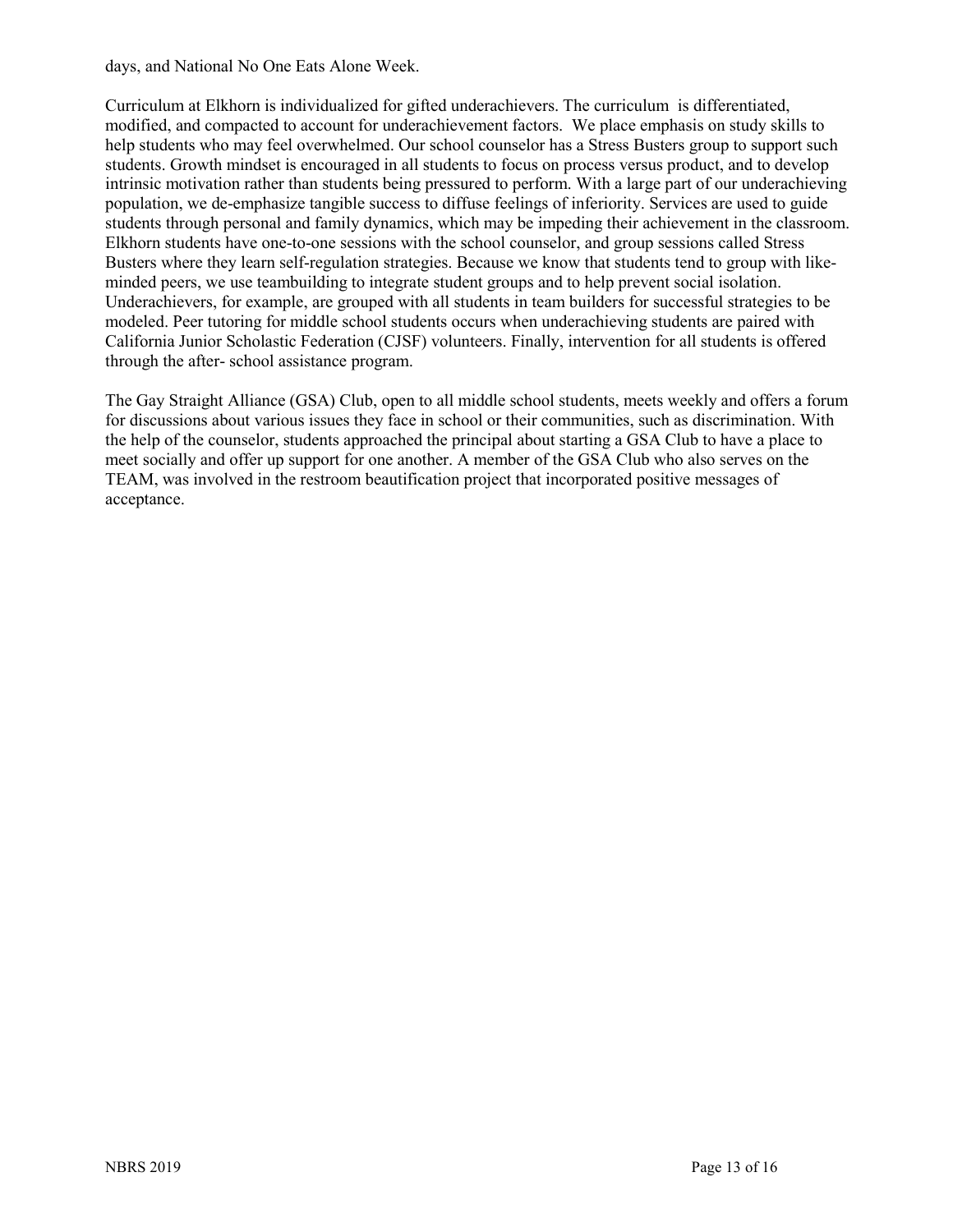## **1. School Climate/Culture:**

A positive school climate is directly correlated to success. At Elkhorn, we strive to provide a respectful and responsible environment where students feel safe to express themselves. Staff fosters a positive environment through communicating clear behavioral expectations, and we recognize students who consistently make good choices. From the first day students step onto the Elkhorn campus, staff makes an effort to get to know students, whether in the classroom, at recess or lunchtime. Our custodian even makes an effort to connect with students through daily basketball games. Relationship-building is a crucial element to building a positive environment where students are engaged and motivated. The atmosphere is very familial. Students are encouraged to play with others during recess, lunchtime, and during after-school sports. Cross-grade level study trips are planned each year for students to have off-campus experiences that support their social and emotional growth. Additionally, a positive environment at Elkhorn is fostered through several clubs and after-school activities. Leadership Club, Games Club, and Kindness Club are groups that meet weekly and are open to all students . Workout Warriors and After-School Sports allow the adviser to develop and maintain relationships that promote social and emotional growth.

The strength of a school culture begins with a shared vision that all stakeholders are following and enforcing the school mission in a consistent manner. Because of this, staff feels valued, trusted, and appreciated. During staff meetings, for example, there are opportunities to celebrate teacher accomplishments. Teachers are supported in curricular choices because of the trust embedded within the school culture. Our PTSA supports teachers' goals and plans extra fundraisers to meet teachers' needs. Elkhorn teachers feel valued and supported by parents when they receive communication in person or via e-mail. Teachers regularly rely on parent volunteers and in turn feel valued and supported when parents trust what is happening in the classroom environment. When former students return to Elkhorn to share their reflections and accomplishments, teachers share a sense of pride. At Elkhorn, teachers are supported by their students' actions as well as their parents' positive feedback, knowing that they have challenged and inspired learners. Guest teachers at Elkhorn have also expressed gratitude with regard to being included in staff celebrations and lunchtime camaraderie. As teachers, we know that visitors on our campus can feel safe, respected, and trusted.

#### **2. Engaging Families and Community:**

A small-school environment is beneficial for developing family and community partnerships. Parents are viewed as partners in our learning community, and we value parent input. Parents and students are given a school climate survey to complete on an annual basis. Parents value the Elkhorn learning community and are willing to go above and beyond through efforts, such as grant writing and fundraising. Various programs are supported with parent involvement. Because of our limited staffing, parents provide a necessary vehicle for enrichment activities. Parents are encouraged to bring their expertise to our site and offer extracurricular activities for our students. For example, many offer to coach Science and Math Olympiad. Enrichment activities include drama and art clubs as well. This year, the drama club hosted two productions to raise funds for the school. The schoolwide club invited local food trucks and classic car enthusiasts to the production. Parents graciously donate their time and energy to support the school vision.

To help parents of gifted students understand their learners, Elkhorn has hosted various parent information nights, including Growth Mindset, presented by Dr. Sally Glusing, and Grit, presented by Dr. Blake Brandes. Additionally, there is a parent resource library on campus for parents to support their child's gifted educations. To foster ongoing parent contact, Elkhorn staff uses various methods of communication, including: Elkhorn website, ConnectEd phone messages, JupiterEd e-mails and texts, Remind app messages, and ClassDojo messages. Regular parent communication informs parents of classroom successes as well any challenges that might occur.

Elkhorn staff makes an effort to communicate with the community at large through the local newspapers, The Lodi News-Sentinel and The Record. Because we are a small school with limited parking, we have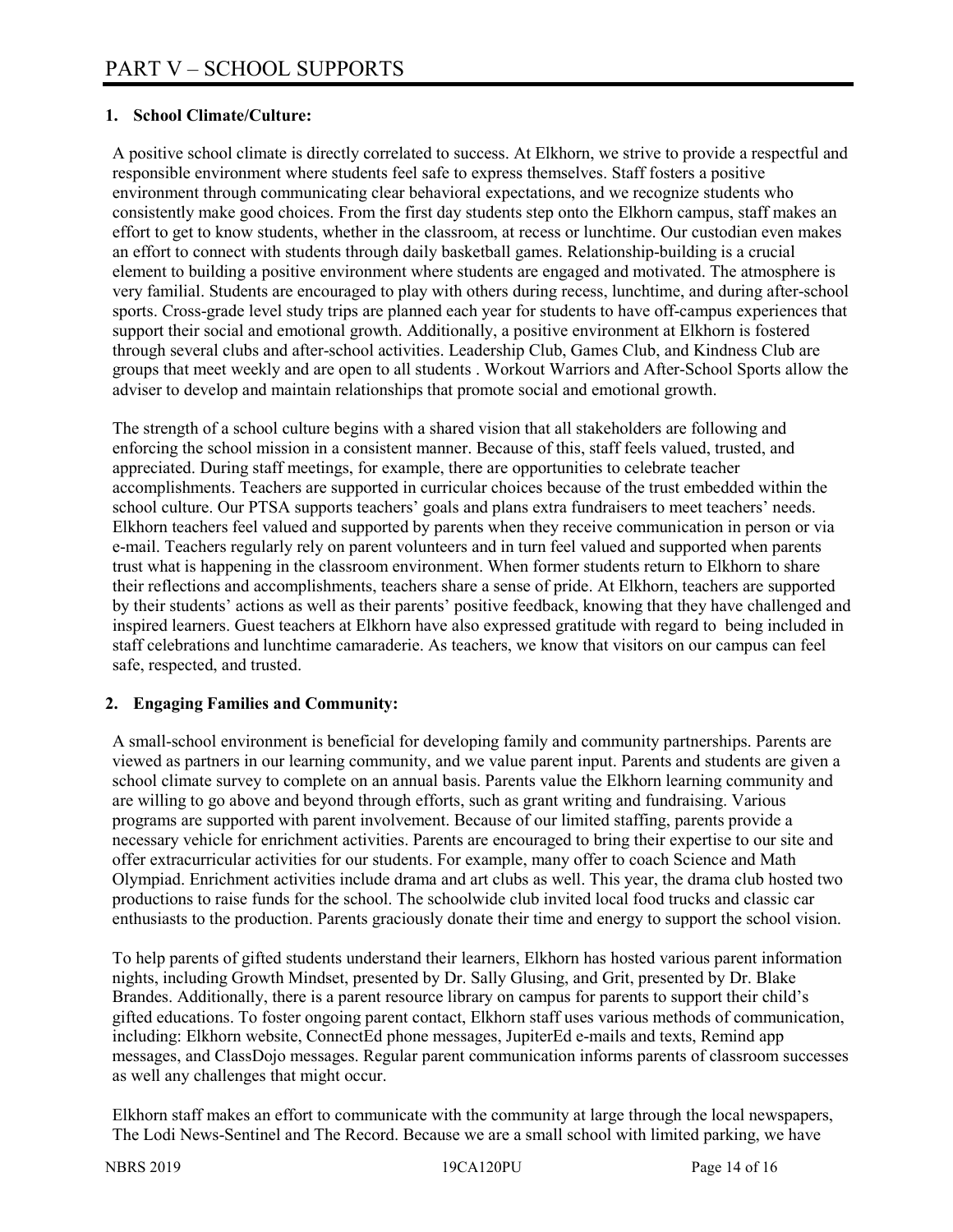forged a new relationship with the church that is adjacent to the school property. The church now allows parents to park on their property during school events. Several local businesses have chosen to sponsor study trips and special events such as the Harvest Festival. Dignity Dental, Artigiano Furniture and Cabinet Company, The Standard, and Pacific Gas and Electric (PG&E) have all contributed to student activities. Lastly, the STEM teacher received funding from Chevron for a robotic hand activity. These community connections have supported the Elkhorn vision of providing students with enriching and challenging experiences.

# **3. Professional Development:**

Elkhorn School serves as the district's comprehensive site for gifted and talented education for fourth through eighth grades. The majority of staff professional development centers around best practices in gifted education. Site professional development activities are directly aligned with the state's GATE standards. In addition to Common Core State Standards, Elkhorn teachers are upheld to the standards for GATE education and therefore attend professional development that supports their population. Staff attends conferences such as California Association for the Gifted, the Northern California Gifted Symposium, and Confratute, to be knowledgeable about current practices that affect our population. Gifted conferences are pertinent for GATE teachers to learn about their students' unique intellectual, social, emotional and physical needs. Confratute, a weeklong conference held at the University of Connecticut, is hosted by gurus in gifted education, Drs. Sally Reis and Joe Renzulli. Upon returning from Confratute, two staff members presented professional development on infusing creativity into the curriculum. At Elkhorn, a large part of our professional development is dedicated to meeting the unique needs of gifted learners. Within the context of addressing the core curriculum, it is our job to differentiate content of the state standards.

Staff has attended the following conferences in subject-specific content areas: National Science Teachers Association (NSTA), California Science Teachers Association (CSTA), Asilomar math conference, 100Kin10, Science Technology Engineering and Mathematics (STEM), LittleBits, and Making Sense of Science. Staff members have attended and facilitated WestEd's Making Sense of Science workshops. The workshops are aligned with Next Generation Science Standards (NGSS) and meant to bolster adult learning in science-specific content areas. Site leadership allowed teachers to fully implement NGSS-aligned lessons prior to the district's implementation, which supports all students in their transition to new science standards. After attending the conferences mentioned above, staff is expected to share best teaching practices and provide supporting resources such as tasks or lessons for others on site.

# **4. School Leadership:**

Elkhorn's leadership philosophy is grounded in mutual respect and the overall philosophy of possibility thinking: all students can achieve and be successful. Therefore, everything we do at Elkhorn revolves around what is best for the gifted population we serve. Students understand that there are high expectations for them to be the best they can every day. Teachers operate from the philosophy that they are facilitators of knowledge rather than being the sage on the stage. Administrator support for this philosophy is demonstrated daily, when staff decisions are valued. Our administrator has an open-door policy and allows time for peer collaboration. Staff is encouraged to work together to allow students to make more relevant connections to what they are learning. Our administrator has provided staff with books and book study discussions on growth mindset and gifted underachievers. During staff meetings, for example, time is set aside for teachers to discuss topics of interest. The Elkhorn staff is given a chance to provide input to the administrator when decisions need to be made. Although she has the final decision, the principal actively seeks input from staff to approach decision-making through shared collaboration. We appreciate that our principal encourages teachers to pursue professional development opportunities that will benefit us in our areas of interest. She values and recognizes that teachers are professional decision makers. Additionally, our principal makes regular classroom visits to demonstrate a leadership commitment to building relationships. Elkhorn strives to develop and nurture a safe learning environment built on mutual respect. By providing an environment of respect, student learning excels, and morale is boosted. Elkhorn leadership provides staff and students an atmosphere of high-level learning that challenges them daily.